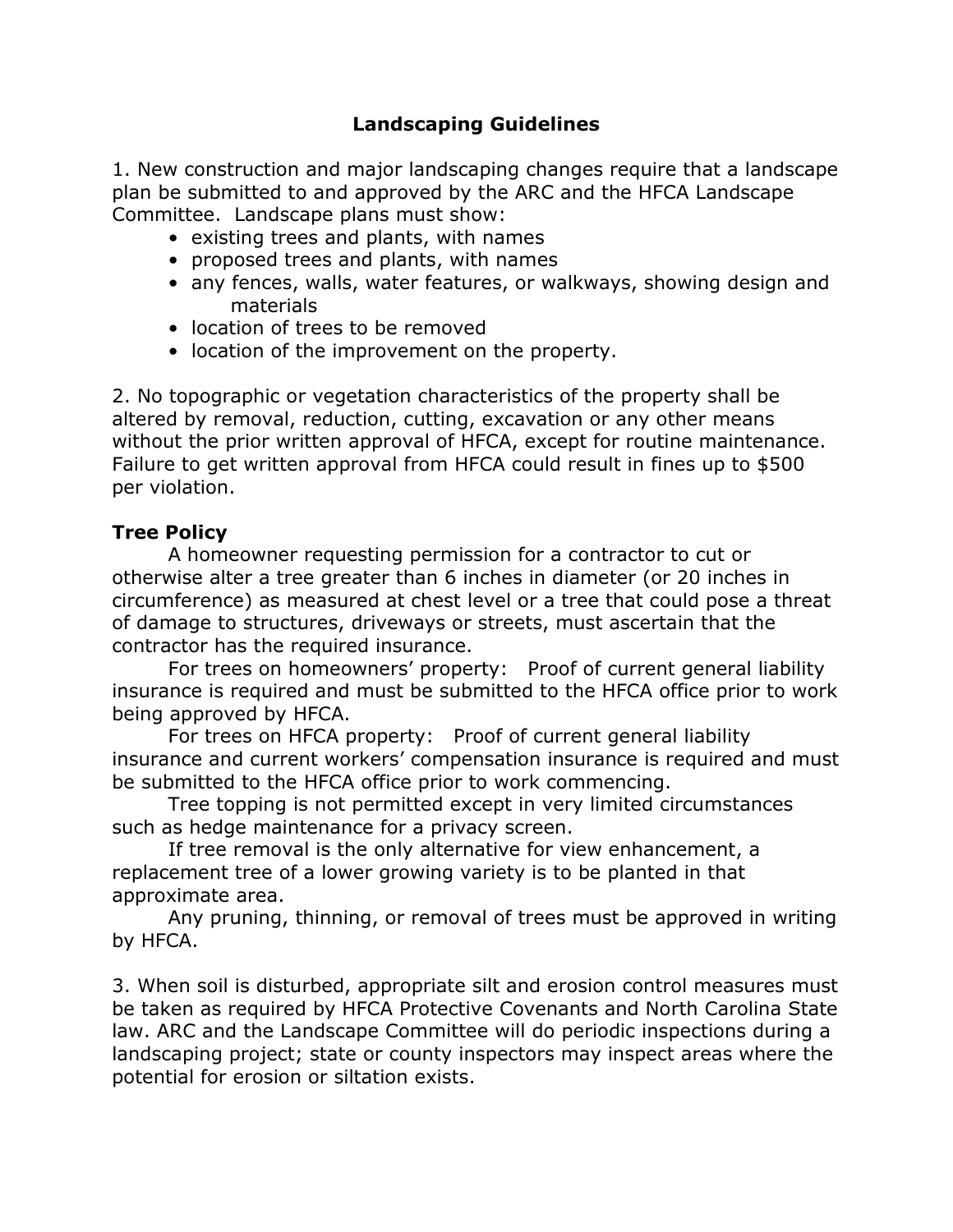4. Water conservation is imperative and the responsibility of each property owner. The following rules apply:

 • Permanent yard sprinkler systems, hose sprinklers or soaker hoses are NOT permitted.

• Grass, if included in the landscape plan must not exceed 25% of the total footprint area of the house, including the garage (excluding porches).

 • Installation of a water feature requires installation of a water meter by HFCA at the owner's expense. (1-2-09)

5. A five foot right-of-way, from the edge of the blacktop, must be reserved with no obstructions, such as rock columns or landscape plantings. If obstructions, existing prior to May, 2004, must be removed for HFCA improvements or maintenance, they will be removed at the owner's expense. Existing landscaped areas on this right-of-way may not be "donated" to HFCA and shall be maintained by the property owner. Any additional areas to be landscaped and maintained by HFCA will need the recommendation of the Landscape Committee and the approval of the HFCA Board of Directors.

## Landscape Guidelines Appendix

Suggestions to homeowners for the preservation of nature's balance and biodiversity of the Highlands Plateau.

1. Learn what natural features and plants exist on your property. Large trees, rock outcrops and patches of wildflowers are valuable and irreplaceable landscape features. Community resources are available to help you with plant identification.

2. If you are building a home, involve your architect and landscape architect early in the process and let them help you blend your home into the natural contours of the land.

• For water conservation:

 (1) landscape plans should consist of vegetation that normally requires only natural rainfall.

(2) flowers should not require an inordinate amount of water.

(3) installation of gutters and downspouts is encouraged. It is

recommended that underground plastic pipes be connected to all downspouts to direct water to planting areas and sized properly with surge stone at the termination point to control erosion.

• Designate areas to be left natural. Require your contractor to provide construction barriers for protection of undeveloped areas of your property.

• Think before you cut! Clearly mark trees and shrubs to be removed. Preserve all other trees and the under story growth for wildlife habitat.